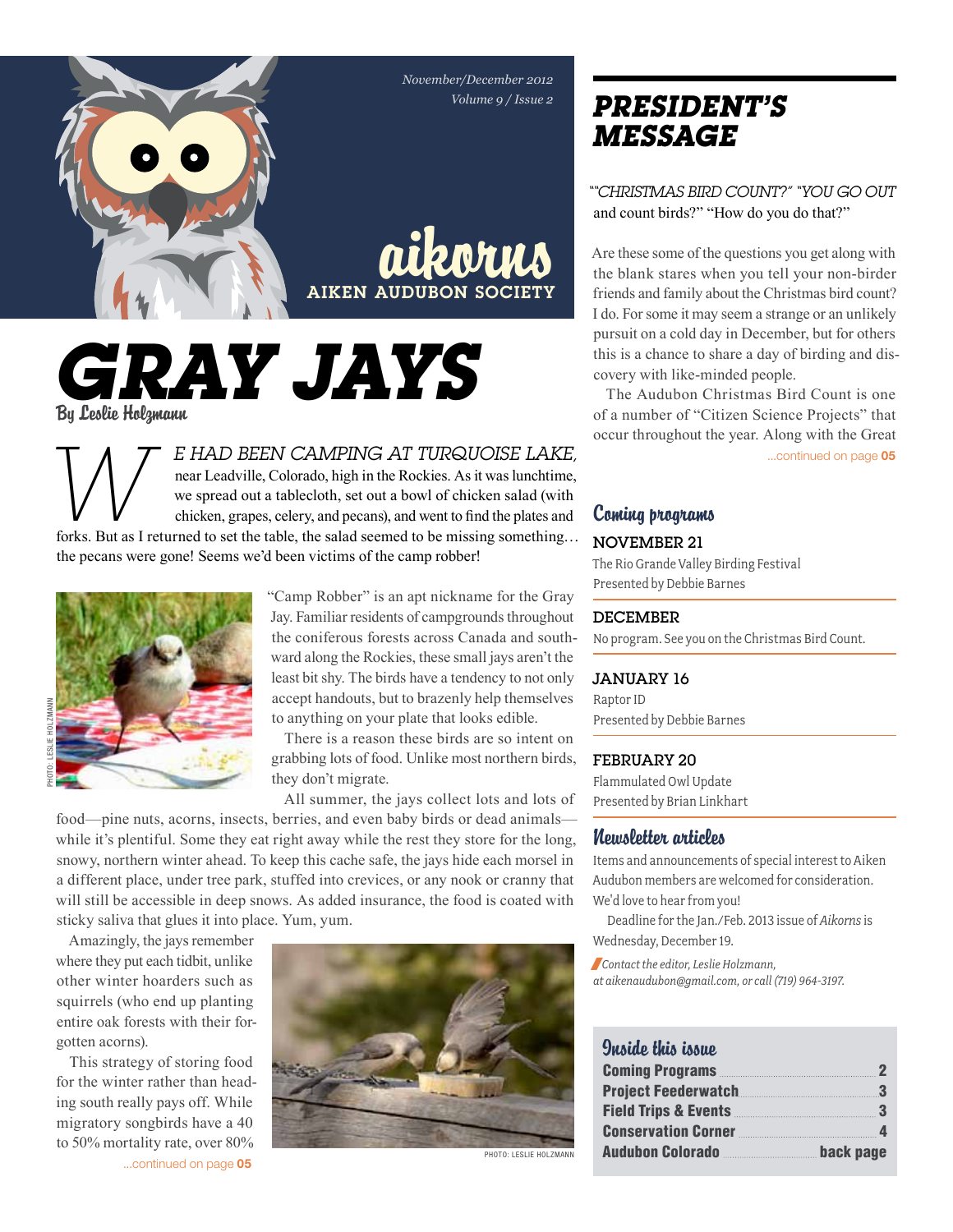# *November 21 / Debbie Barnes The Rio Grande Valley Birding Festival*



*Green Jay photo by Leslie Holzmann*

#### *T ake a break from your Thanksgiving*  baking and take a virtual field trip to the Lower Rio Grande Valley and the Rio Grande Valley Birding Festival.

Begun in 1994, the Festival is one of the oldest in North America! This is an area full of endemics, plus surprises from over the border. Imagine bright colorful birds from Mexico, like Green Jays and Altamira Orioles, or exotic hawks such as Hook-billed Kites, White-tailed Hawks, Crested Caracaras, and Alpomado Falcons!

Debbie is an enthusiastic birder and photographer. She is an active volunteer for citizen science projects including bird banding, Christmas Bird Counts, and Colorado's second Breeding Bird Atlas, for which she

completed 18 blocks. In addition, Debbie monitors breeding birds and raptors at Cheyenne Mountain State Park. She currently serves on the Aiken board as Program Chair.

# *December 15 Christmas Bird Count*

*S AVE THE DATE AND REGISTER NOW! AIKEN AUDUBON'S DECEMBER* event is participation in the Audubon's Society's 113th annual Christmas Bird Count (CBC).<br>The Colorado Springs CBC is one of over 2,200 count areas that will b event is participation in the Audubon's Society's 113th annual Christmas Bird Count (CBC).

The Colorado Springs CBC is one of over 2,200 count areas that will be surveyed from pre-dawn to dusk throughout North, Central and South America and several Pacific Islands. All counts take place between December 14 and January 5. The Audubon CBC is the longest running Citizen Science survey on the world, providing critical date on population trends of birds. Tens of thousands of participants know that CBCs are also a lot of fun.

Each count area is a circle with a diameter of 15 miles (an area of about 177 square miles). The Colorado Springs CBC circle is centered at 2135 Southgate Road. It is divided into about 20 smaller areas, each with a count leader and team(s). Advanced-to-beginning birders are invited to participate. All eyes and ears are needed.

If you cannot bird on count day (Saturday, December 15), we are still interested in rare, unusual or out of season bird sightings for the three days before and after the count as well as feeder counts on the day of the event. Last year we counted 17,142 individual birds representing 90 species. Best birds included Long-tailed Duck, Band-tailed Pigeon, and Ross's Goose. Who knows what great birds we'll find this year?

A post count tally and dinner will occur on the evening of the 15th. Details of the dinner will be passed along to participants after registration.

Other nearby CBCs include Black Forest, Fountain, Penrose, Florence, Pueblo and Pueblo Reservoir. To find out about the dates and contact information for these counts, go to http://birds.audubon.org/ get-involved-christmas-bird-count.

/ *Sign up for this free event by contacting Ken Pals at mtnpals@gmail.com or by phone at (719) 471-0687 (email is preferred).*

Aiken Audubon programs are free and open to the public. They are held at the Colorado State Division of Wildlife building located at 4255 Sinton Road. Coffee and socializing is at 6:30 pm and programs begin at 7 pm. Please use the back entrance. *Note:* Sinton Road runs parallel to I-25 on the east side, between Garden of the Gods Road and Fillmore Street.

### Aiken Audubon Board Members

President Christine Bucher (719) 596-2916 baccab@aol.com

Vice President

Frank Dodge (719) 548-9863

**SECRETARY** Risë Foster-Bruder (719) 282-7877

> Treasurer Arlene Sampson (719) 574-6134

Program Chair

Deborah Barnes (303) 947-0566 kfoopooh@yahoo.com

Conservation Chair Jackie Heyda (719) 487-8485

> Publicity Chair Christine Bucher (719) 596-2916 baccab@aol.com

Education Chair Position Open

Field Trips Jeannie Mitchell (719) 494-1977 vancerus@earthlink.net

#### Aikorns Editor/Web

Leslie Holzmann (719) 964-3197 aikenaudubon@gmail.com

**HOSPITALITY** Arlene Sampson (acting) (719) 574-6134

Christmas Count Ken Pals mtnpals@gmail.com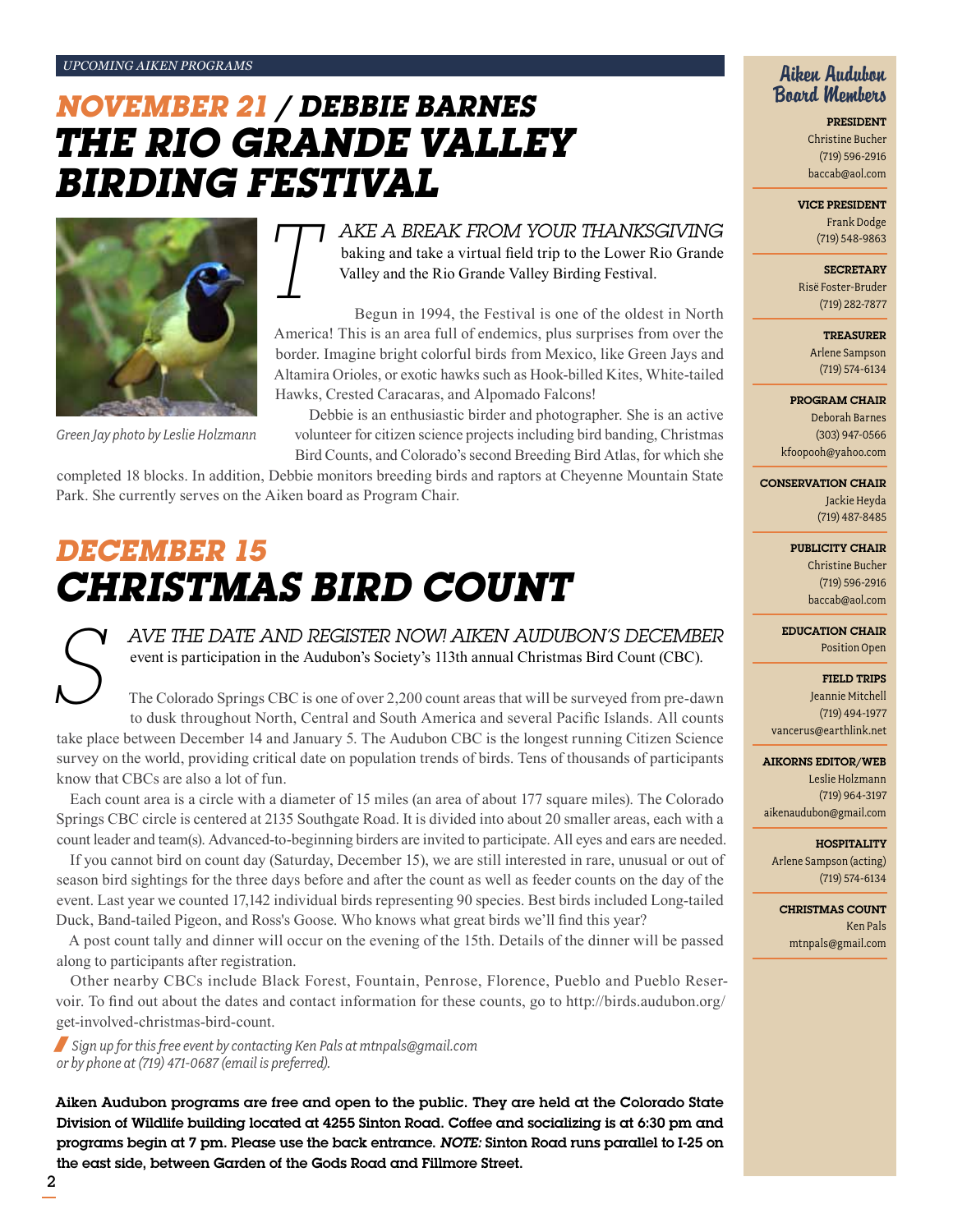### *Forecast: Partly Sunny, Mostly Birdy*

#### *More Project FeederWatch participants needed to track winter birds*

Ithaca, NY—The 26th season of Project FeederWatch begins November 10, and participants are needed more than ever. By watching their feeders from November through April and submitting their observations to the Cornell Lab of Ornithology, bird watchers make it possible for scientists to keep track of changing bird populations across the continent. New or returning participants can sign up anytime at www.FeederWatch.org.

After unusual winter weather in some parts of the country last season, many participants found themselves asking, "Where are the birds?"

"Warmer temperatures and lack of snow cover means birds can find more natural food so they may visit feeders less," explains FeederWatch leader David Bonter. "But even if participants are not seeing many birds, that's still valuable information we need to detect population changes on a broad scale."

The AccuWeather long-range forecasting service is predicting some big storms in the Northeast this winter, so FeederWatchers in the region may see more birds at their feeders than they did last winter. Forecasts also call for another year of below-normal snowfall for the Midwest, above-normal snowfall and below-normal temperatures for the central and southern Rockies, and a wet winter with above-normal precipitation for the Gulf Coast and Southeast.

"We'll have to see if those predictions pan out and how they might affect feeder-bird numbers," Bonter says. "The one number we definitely want to see increase is the number of people taking part in FeederWatch. It's easy to do, and the information is incredibly valuable in helping us better understand what's going on in the environment and in the lives of the birds we enjoy so much."

To learn more about joining Project FeederWatch and to sign up, visit www.FeederWatch.org or call the Cornell Lab toll-free at (866) 989-2473. In return for the \$15 fee (\$12 for Cornell Lab members), participants receive the FeederWatcher Handbook and Instructions with tips on how to successfully attract birds to your feeders, an identification poster of the most common feeder birds, and a calendar. Participants also receive Winter Bird Highlights, an annual summary of FeederWatch findings, as well as the Cornell Lab's quarterly newsletter, Living Bird News.

*Project FeederWatch is a joint research and education project of the Cornell Lab of Ornithology and Bird Studies Canada.*

Aiken Audubon Field Trips & Events

Everyone is welcome on Aiken field trips, regardless of experience level or membership in Audubon. Contact trip leader for details and to let them know you are coming. Don't forget to pack your binoculars, scope (if you have one), field guide, water, snack or lunch, hat, rain gear, sun screen, bug spray, camera(?), and some gas money for the drivers. No dogs are allowed on Aiken trips.

*Note:* In cases of extreme weather, trips may be cancelled. If this might be a possibility, please contact the trip leader an hour before the scheduled meeting time. To receive e-mailed reminders of upcoming field trips, send your name and e-mail address to aikenaudubon@gmail.com.

### *Birds and Ice Photography Field Trip*

#### *December 29 and January 12, 8 am – Noon*

Winter birding can be pretty exciting, and these two trips should provide excellent opportunities for photographers as well. We'll travel to Lake George and into Eleven Mile Canyon looking for Bald Eagles, but Golden Eagles are also possible! Other bird species might include waterfowl and American Dippers hunting along the ice edges. This will be a chance to photograph these stunning birds in winter conditions. Nonphotographers are welcome to attend this field trip but be aware it will be slow-paced while we spend time photographing birds.

Be prepared for snow and ice; bring food and water as needed. We will not be hiking very far from vehicles but you may want to venture down to the water's edge to spend some time with American Dippers, so you will want waterproof and insulated clothing to protect your legs and backside! Photographers bring tripods for scenic opportunities; digiscopers are welcome, and bring long lenses if you have them.

Meet at Red Rocks Safeway, and come prepared to share gas costs. There is also a \$5 per car fee to enter Eleven Mile Canyon.

/ *For more information and to RSVP, contact Debbie Barnes at kfoopooh at yahoo.com or (c) 303.947.0566.*

### *Raptor ID Field Trip January 19 or 20, 8 am – 1 pm or 2 pm*

This is a one day field trip with an option of two dates to accommodate schedules. Exercise your skills in Raptor ID after Aiken Audubon's annual Raptor ID program. We will drive out to Eastern El Paso County looking for Raptors. We will spend time with scopes so everyone has a chance to practice identifying the birds.

Be prepared for snow and cold; bring food and water as needed. Bring your long lenses if you have them or attempt some digiscoping with small "point-and-shoots" or your phones. Remember to share costs with your driver. Meet at Fountain Creek Nature Center to car pool.

/ *For more information and to RSVP, contact Debbie* More trips online! *Barnes at kfoopooh at yahoo.com or (c) 303.947.0566.*

For the latest information on field trips and events: **www.AikenAudubon.com**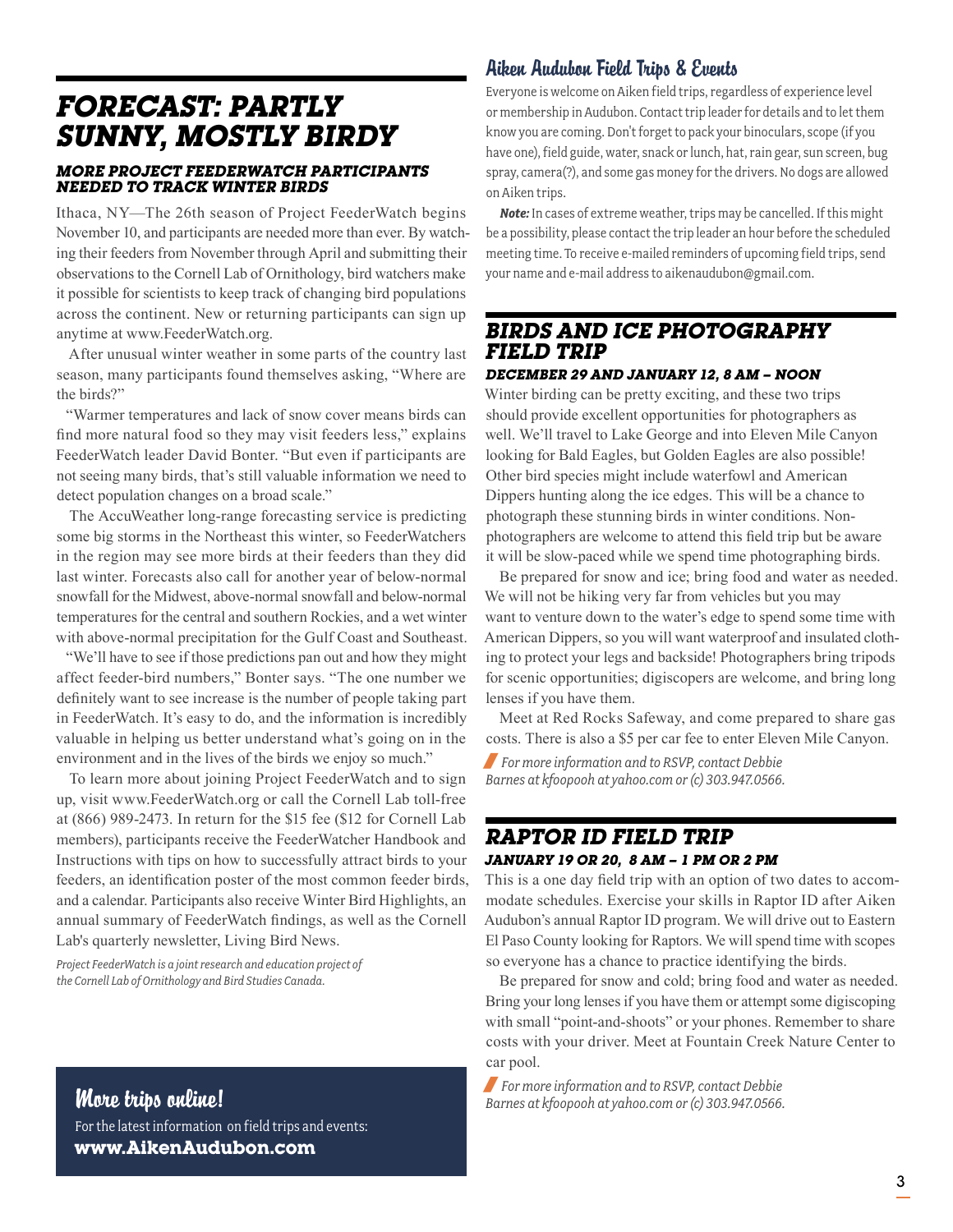## *The Vital Cleanup of Abandoned Mines*

by Jackie Heyda

*T he Pennsylvania Mine near Montezuma,*  Colorado discharges an acidic orange stream of toxic metals into Peru Creek and the Snake River. The creek and river flow into Denver Water's Dillon Reservoir.

Mining authorities have dug through a mountainside and reopened the shaft of the abandoned mine trying to find options for dealing with one of the west's worst environmental problems. The poisoning has gone on for more than 60 years. There are many toxic chemicals being discharged into Peru Creek – cadmium,



copper, manganese, lead and zinc. Federal authorities estimate there are as many as 500,000 abandoned mines across the west. State officials say the risk of lawsuits prevents cleanup of this mine and the other abandoned mines. The abandoned mines have impaired 1,300 miles of Colorado streams and the headwater of 40 percent of Western rivers.

Congressional leaders have refused to address the problem of legal liability at the abandoned mines. The EPA's current interpretation of the Clean Water Act says that state governments could be held liable for costs of full-scale cleanups. Full-scale cleanups can cause enormous financial liability. This has prevented partial cleanups that could improve water downstream.

Local leaders in Ouray, Summit, Gunnison, Clear Creek and other counties are getting involved. Commissioners are pressing for federal action to address the worsening

### *New! The Sangre de Cristo Conservation Area*

#### By Jackie Heyda

Secretary of the Interior Ken Salazar announced the establishment of the Sangre de Cristo Conservation Area as the nation's 558th unit of the National Wildlife Refuge System. Noted conservationist Louis Bacon donated a nearly 7,000 acre conservation easement in the Sangre de Cristo Mountains. Bacon is a longtime advocate and proponent of landscape and wildlife conservation. He has donated nearly 77,000 acres of his 81,400 acre Tinchera Ranch. He is also donating a perpetual conservation easement on the 90,000 acre Blanca Ranch. The Blanca Ranch easement donation should be finalized later this year.

Bacon, Salazar and Service Director Dan Ashe and Dan Pike of Colorado Open Lands signed a memorandum of agreement to complement an existing Colorado Open Lands easement agreement already in place on the property. Colorado Open Lands will jointly monitor and support the conservation efforts with the Service. This is one of the first cooperative arrangements with the federal government, a private land trust and a private landowner.

of watersheds. Andy Karsian, legislative coordinator for Colorado Counties Inc., said that water supply is a huge issue and they are going to track it to the last drop.

Stewart Udall is working with the Senate and the EPA to enable groups to pursue voluntary cleanups.

/ *For more information, see the articles at http:// summitcountyvoice.com/2012/05/26/coloradopennsylvania-mine-cleanup-moves-ahead/ and http:// www.denverpost.com/environment/ci\_21499958/risk-suitspreventing-vital-cleanup-abandoned-mines-colorado.*

## *The Aiken Canyon Preserve*

by Jackie Heyda

*The Aiken Canyon Preserve is named*  after ornithologist Charles Aiken. Aiken, a U.S. surveyor, taxidermist and collector, who surveyed the region in the l870s.

The preserve is located about 16 miles south of Colorado Springs. In 1991, The Nature Conservancy signed a 99-year conservation lease. The Conservancy manages 1,080 acres of state land and has acquired another 541 acres bringing the entire preserve to 1,621 acres. There is a well-maintained 4-mile loop hiking trail and an additional ¾ mile trail that makes its way through the canyon. Interpretive signs highlight important features along the trail. The preserve is composed of shrublands, tallgrass prairie meadows, pinyon juniper woodlands and mixed coniferous woodlands. *Aiken Canyon yields some excellent birds.*

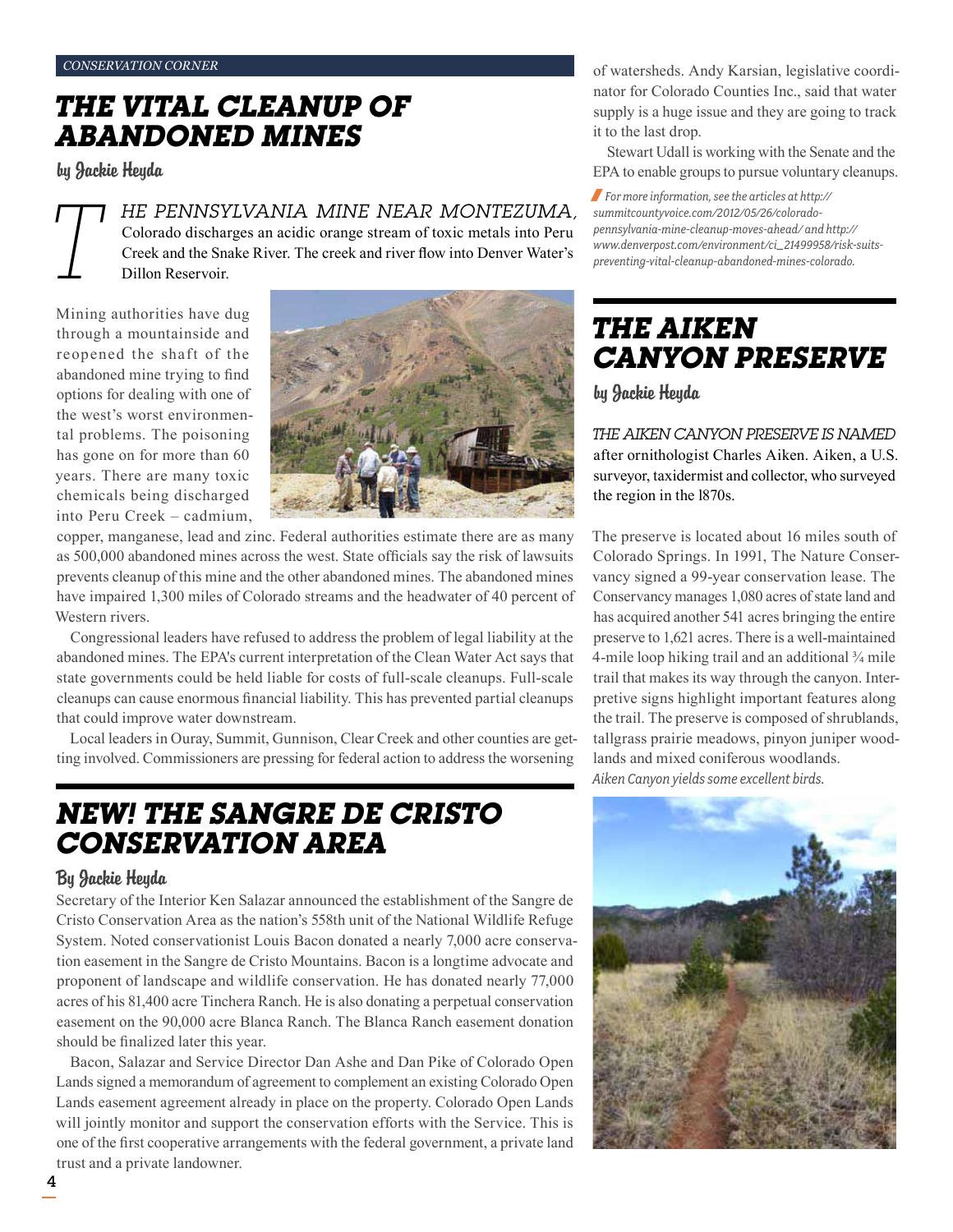#### Gray Jays, continued from front page President's Message, continued from front page

PHOTO: LESLIE HOLZMANN

sitting on a clutch of eggs or trying to keep newly hatched chicks warm while the mercury plummets to 30 below zero.

of the jays survive from

So, how do they spend their winters? With their food supply secure, they could sit around and relax with a good book and a cup of tea, but instead, they go into high gear, building a nest and raising a family! Imagine

year to year.

There has to be an upside to nesting in the snow, and sure enough, there is: nesting this early means they don't have to compete for nesting sites with all those migratory birds. The young jays are fledged before those fair-weather birds return from the tropics.

To begin with, all the babies huddle for warmth, and it's one big, happy family. But once the weather warms, sibling rivalry gets serious. It finally comes to blows. The strongest young jay will oust its brothers and sisters from their parents' territory. If these losers are lucky, they'll find another place to call their own. Most of the time, however, they die. Being homeless is bad news for people or birds.

Meanwhile, the winning youngster will hang around home for a year or two, waiting its chance at a vacancy in a near-by territory. In the meantime, he (or she) will earn his keep by helping with the chores, including nest-building, feeding mom while she's incubating, feeding his new brothers and sisters, and helping defend the place from intruders.

If you live in (or visit) Colorado, one of the best places to see Gray Jays is Rocky Mountain National Park. In particular, check out the parking area at Rainbow Curve. You'll find them perched on the "Do not feed the animals" sign, angling for handouts. Just remember, if you feed them something like corn chips or pizza (both of which I saw happen during my visit last month), you could be condemning them to starvation come winter. Most human "foods" aren't sturdy enough to still be edible months after being stuffed into a crack in a branch for storage!

/*If you'd like to learn more, I recommend "Gray Jay Research in Algonquin Park (Ontario)," the source of much of my information: http://www.sbaa.ca/projects.asp?cn=495*

Backyard Bird Count held over President's Day weekend in February, the Christmas Bird Count is an opportunity for each of us to help contribute information about birds in our local area during the winter.

I haven't participated in a Christmas Bird Count before, but I am looking forward to doing so this year. I encourage everyone to sign up. If you attended our meeting in September, you got a preview from Ken Pals of some of the birds that might be in our area during December and the importance of positive identification. He will present Part 2 at the November meeting.

You don't have to be an expert birder. You just need a willingness to participate, be able to describe what you saw and then join the party in the evening as we tally the counts! You will find details about this year's event elsewhere in this newsletter. Just mark your calendar for Saturday, December 15! I will be there with my binoculars polished and my field guide in hand!

#### *Happy Birding!*

Christine Bucher, **Aiken Audubon President**

### Flores' Funnies



*Artist Rick Flores, a Nature Center volunteer, enjoys sharing his views of happenings at Fountain Creek and Bear Creek Nature Centers.* 



Look for the Aiken Audubon Society Facebook page! facebook.com/pages/Aiken-Audubon-Society